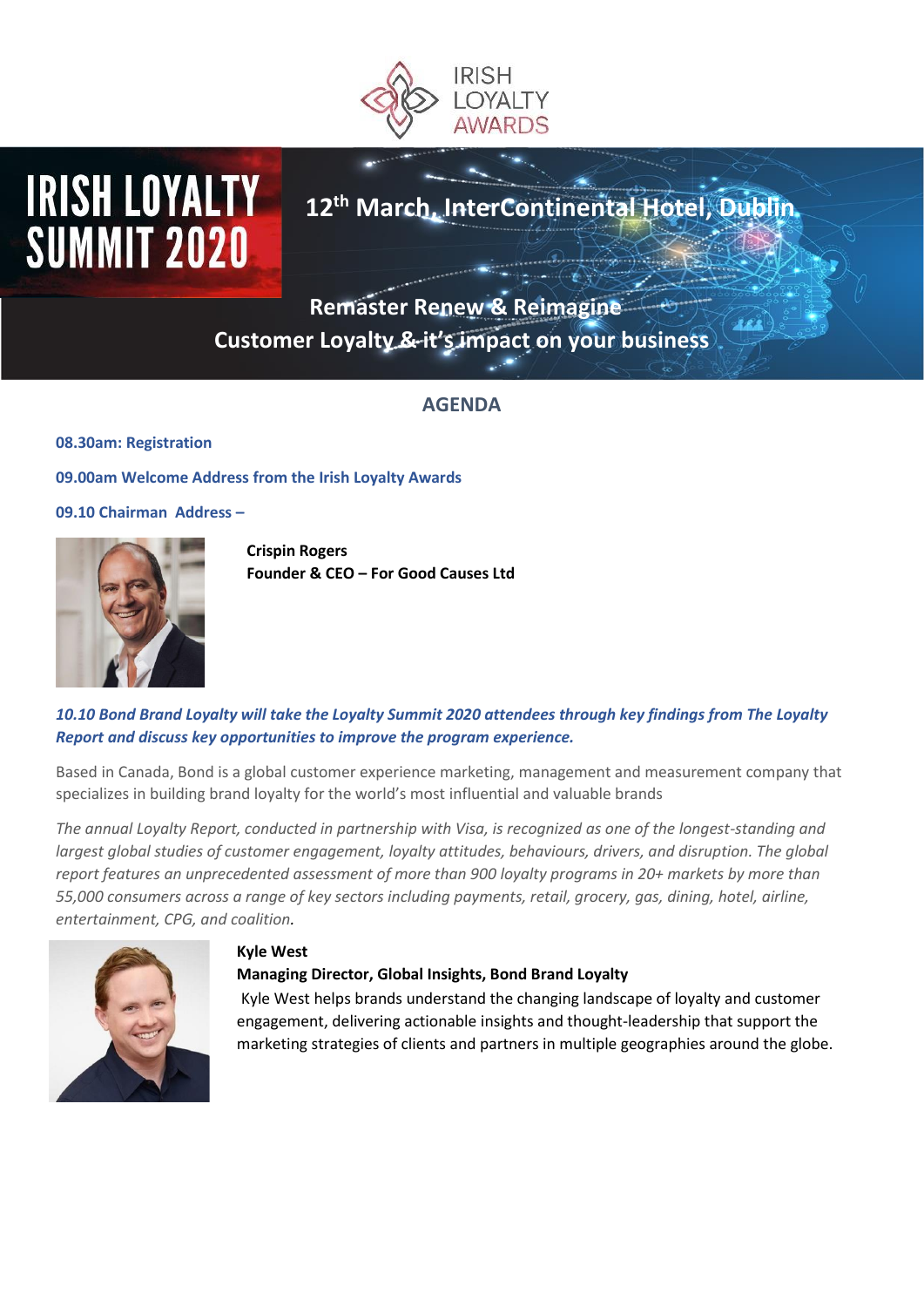# **11.00am Lessons in Building Loyalty from Retailers** *Key learning from the largest Retail loyalty programme in Ireland SuperValu, Real Rewards*



#### **Margaret O'Donoghue**

#### **Loyalty Programme Manager SuperValu**

Margaret is the Programme Manager for SuperValu Real Rewards. For the past seven years, Margaret has managed Real Rewards, overseeing a transformation and a complete relaunch as Irelands first coalition programme - partnering with leading brands across key sectors.

Real Rewards is constantly pushing ahead on App technology, CX design, digital marketing, retailer and call centre insights to drive programme engagement.

Margaret has big ambitions for 2020 and can see first-hand the value of Loyalty in driving SuperValu's performance in a highly competitive Irish grocery market, where little divides the top three grocery retailers in the country.

#### **11.45am: Cofee Break**

#### **12.00pm: Loyalty Liability Management**

*Effectively managing loyalty program liability in currency-based or deferred reward loyalty models. Review of the key financial considerations in planning and managing a customer loyalty program.*



#### **Ken Cregan**

**Head of Customer Experience at EY**

Over 15 years' experience as a business and IT consultant within Financial Services, telecommunications and manufacturing. Specific expertise in the area customer experience transformation.

Has designed and lead some of the most innovative and challenging transformation programmes within the Retail Banking sector.

#### **12.45pm: Lunch**

**1.45pm: Formal Qualification in Loyalty Management**  *Launch of the Pan European* Certified Loyalty Marketing Professional™ *(CLMP***) workshop**

# **02.00 pm: Case Study Sky VIP Programme**  *Why the SKY VIP programme won New loyalty Launch of the year and what has happened since?*



#### **Orlaith Ryan**

#### **Customer Director Sky Ireland**

Orlaith Ryan is the Customer Director for Sky Ireland, with responsibility for the growth and retention of the customer base, including the sales and base management of Sky Sports, Sports Extra, Sky Cinema, Boxsets and Ultimate on Demand. Sky VIP is a key programme within the Customer plan for Sky Ireland and seeks to reward existing customers for their tenure with Sky.

Orlaith joined Sky Ireland in 2016, having spent over 15 years working across the telecoms, utilities and financial services sectors, including Vodafone and Aviva. During this time Orlaith spent 6 years as a Managing Director with FTI Consulting, leading